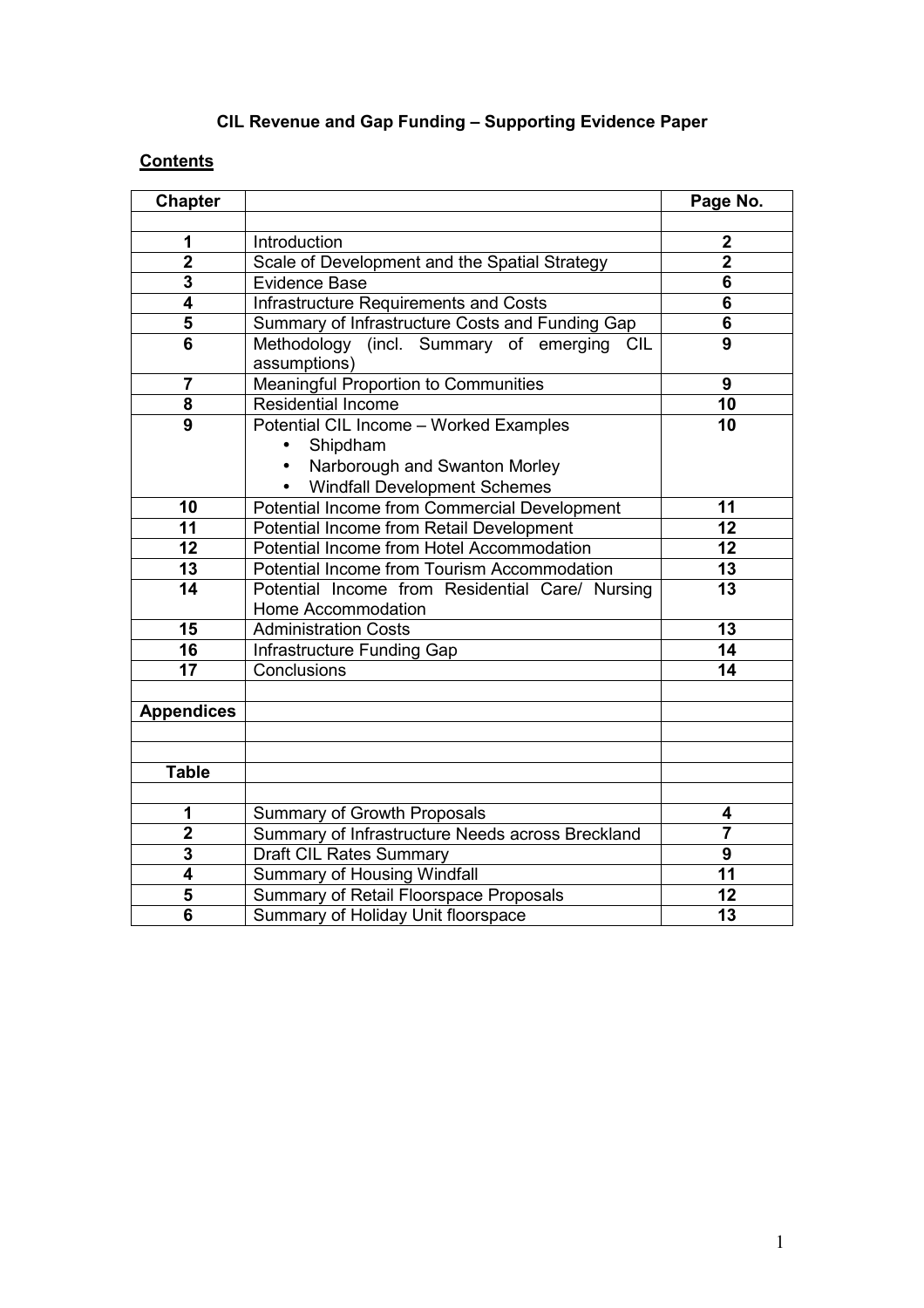### **1. Introduction**

The purpose of this paper is to provide additional background on the potential for CIL income that might be generated in Breckland to provide for infrastructure. This paper seeks to summarise the level of any infrastructure funding gap and how this might be able to be closed through the implementation of CIL in Breckland.

The starting point for the preparation of a Charging Schedule is for Local Authorities to demonstrate there is an aggregate infrastructure funding gap.

This paper does not seek to duplicate information contained within the Council's CIL viability evidence which includes advice on development costs, residual land values and the approach instalments. This paper seeks to point to the existing source documents, but does bring together a summary of identified infrastructure needs.

This report does not seek to prioritise any existing infrastructure requirements. The Breckland Integrated Delivery Document (BIDD) has undertaken an initial prioritisation of a range of infrastructure projects in consultation with a range of partner organisations (such as the HCA, Norfolk County Council, NHS and Anglian Water Services) to develop a targeted list of projects for delivery in the short, medium and longer term. The BIDD is due to be updated by mid 2013.

#### **2. Scale of Development and the Spatial Strategy**

The scale of development within the Breckland District is established within the Spatial Strategy of the Core Strategy and Development and Control Policies Development Plan Document which was adopted in 2009.

The Spatial Strategy identifies a development hierarchy for the scale of development with Thetford being the key focus for growth within the District with the largest quantum of housing, employment and retail provision. The market town of Attleborough will see substantial growth, predominantly in housing and the employment sector due to its strategic position along the A11 corridor. The market towns of Dereham, Swaffham and Watton are well located to provide a good range of services to surrounding hinterlands, however, despite the towns service offer there are a number of constraints which limit the level of housing, employment or retail growth, independently. A number of Local Service Centre villages were identified which contain adequate services and facilities to meet the day to day requirements of existing residents. Of these Service Centre Villages, Harling, Narborough, Shipdham and Swanton Morley were identified to see a positive housing allocation. Snetterton Heath Employment Area is considered a key employment location along the A11 corridor. Many rural settlements and the wider countryside which fall outside of classifications that are specifically set out in the development hierarchy will therefore will be protected from inappropriate development.

Core Strategy Policies identify housing, employment and retail provision within the District. Overall provision is made for the development of at least 19,100 new homes between 2001 and 2026, 6,000 new jobs including up to 85 ha of employment land and retail provision of up to 20,750 sqm (net) comparison floorspace and 7,250 sqm (net) convenience floorspace between 2008 and 2018. These figures have to be balanced against subsequent adoption of Development Plan Document including updating of evidence base to support these documents. In particular, retail provision within the adopted Core Strategy was based upon the 2007 Retail and Town Centre Study and was subsequently updated in 2010 to reflect changes in market conditions within the district. The 2010 Retail and Town Centre Study indicated a range of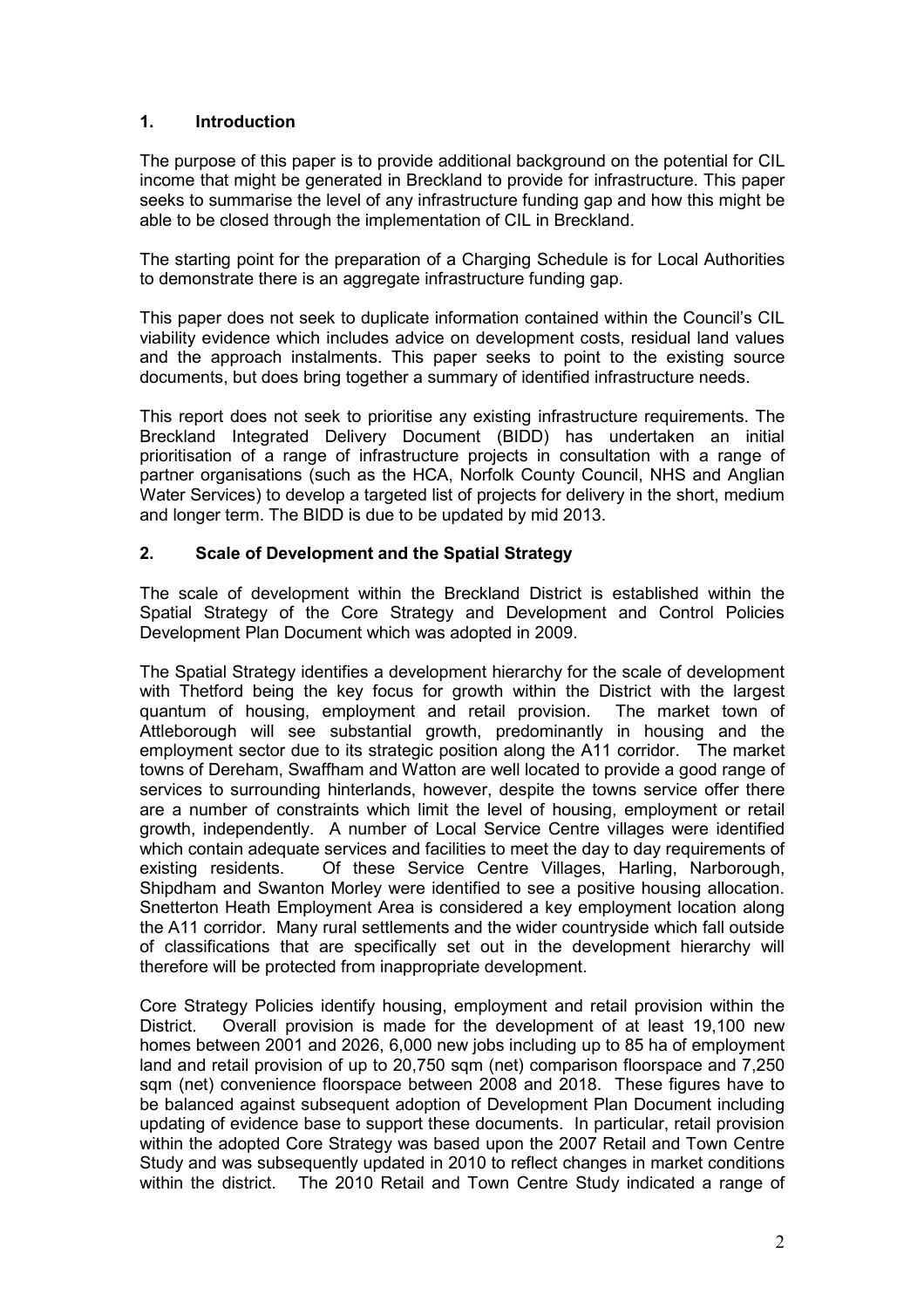lower capacity figures compared to that of 2007, and recommended up to 11,600 sqm (net) comparison goods and 4,000 sqm (net) convenience goods be rolled forward to 2021 in subsequent Development Plan Documents.

The Site Specifics Policies and Proposals Development Plan Document (adopted Jan 2012) identifies land for an additional 1,264 new homes up to 2026 in the towns of Dereham, Swaffham, Watton, Narborough, Shipdham and Swanton Morley (beyond that which had already been permitted as of the  $31<sup>st</sup>$  March 2010).

The Thetford Area Action Plan (TAAP) (adopted July 2012) confirms the delivery of an urban extension of 5,000 dwellings, allocation of 22ha of employment land. A planning application for an Urban Extension was submitted to the Local Authority in 2011 prior to the adoption of the TAAP, but has yet to be determined. Overall, the planning application proposes housing, employment and retail development consistent with that proposed within the TAAP. Due to the sensitivity of the surrounding environment of Thetford, the housing numbers were reduced from 6,500 as identified in the adopted Core Strategy to 5,000 as adopted through the TAAP.

Growth in Attleborough is anticipated to be delivered through an extension of the town, of 4,000 new homes, 10 ha of employment land in Attleborough and up to 20 ha in Snetterton Heath, in accordance with the requirements of the Core Strategy. Retail development of approximately 1,200 sqm for comparison and convenience goods was identified up to 2012.

Table 1 summarises the adopted Core Strategy requirements against the detailed allocations in the adopted Site Specifics DPD, and proposed though the adopted TAAP and proposed growth at Attleborough remaining from the Core Strategy.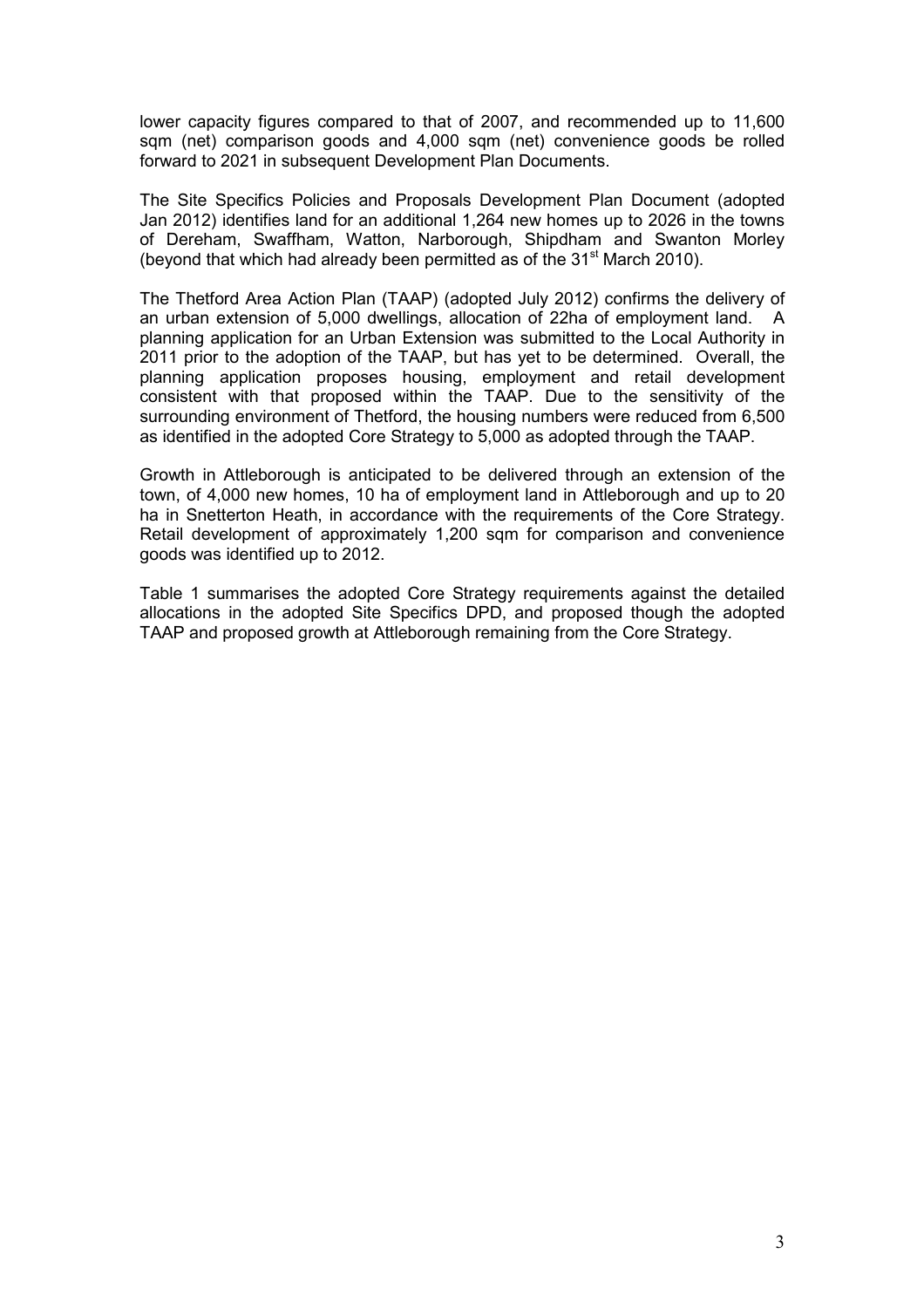|                       | No. of dwellings                                              |                                                                                                                                                                                                                                                                                                      | <b>Employment (ha)</b>                                                                                           |                                            | <b>Retail Provision Core Strategy (sqm)</b>                                                                       |                                                  | <b>Retail provision adopted</b><br><b>DPD's and anticipated</b><br>Growth (sqm) |                                                                                                                                                                                                                                                                                                                                                                                                                                             |
|-----------------------|---------------------------------------------------------------|------------------------------------------------------------------------------------------------------------------------------------------------------------------------------------------------------------------------------------------------------------------------------------------------------|------------------------------------------------------------------------------------------------------------------|--------------------------------------------|-------------------------------------------------------------------------------------------------------------------|--------------------------------------------------|---------------------------------------------------------------------------------|---------------------------------------------------------------------------------------------------------------------------------------------------------------------------------------------------------------------------------------------------------------------------------------------------------------------------------------------------------------------------------------------------------------------------------------------|
|                       | <b>Adopted</b><br>Core<br><b>Strategy</b>                     | <b>Adopted</b><br>DPD's and<br>anticipated<br>growth                                                                                                                                                                                                                                                 | <b>Adopted</b><br><b>Core</b><br><b>Strategy</b>                                                                 | Adopted DPD's<br>and anticipated<br>growth | <b>Retail</b><br><b>Comparison</b><br>2007-2018                                                                   | <b>Retail</b><br><b>Convenience</b><br>2007-2018 | Retail<br>Comparison<br>2010-2021                                               | <b>Retail</b><br>Convenience<br>2010-2021                                                                                                                                                                                                                                                                                                                                                                                                   |
| <b>Thetford</b>       | 6,500                                                         | 5,000                                                                                                                                                                                                                                                                                                | $30 - 40$                                                                                                        | 22 including 18<br>at the TEP              | 7,000-7,500                                                                                                       | 2,000 - 2,2500                                   | 3,800                                                                           | 1,000                                                                                                                                                                                                                                                                                                                                                                                                                                       |
| Attleborough          | 4,000                                                         | 4,000                                                                                                                                                                                                                                                                                                | 10                                                                                                               | 10                                         | 2,250-2,750                                                                                                       | 1,750-2,250                                      | 1,200                                                                           | 1,200                                                                                                                                                                                                                                                                                                                                                                                                                                       |
| Dereham               | 600                                                           | 600                                                                                                                                                                                                                                                                                                  | $5 - 10$                                                                                                         | 6.2                                        | 7,750-8,8500                                                                                                      | $2,000 - 2,500$                                  | 4,900                                                                           | 1,800                                                                                                                                                                                                                                                                                                                                                                                                                                       |
| <b>Swaffham</b>       | 250                                                           | 250                                                                                                                                                                                                                                                                                                  | Minimum of 5                                                                                                     | 8.8                                        | 1,000-1,500                                                                                                       | $\mathbf 0$                                      | 0                                                                               | 0                                                                                                                                                                                                                                                                                                                                                                                                                                           |
| <b>Watton</b>         | 214                                                           | 300                                                                                                                                                                                                                                                                                                  | n/a                                                                                                              |                                            | 250-300                                                                                                           | 0                                                | $\overline{0}$                                                                  | $\mathbf 0$                                                                                                                                                                                                                                                                                                                                                                                                                                 |
| <b>Harling</b>        | 50                                                            | $\mathbf 0$                                                                                                                                                                                                                                                                                          | n/a                                                                                                              |                                            | n/a                                                                                                               |                                                  | n/a                                                                             |                                                                                                                                                                                                                                                                                                                                                                                                                                             |
| Narborough            | 50                                                            | 50                                                                                                                                                                                                                                                                                                   | n/a                                                                                                              |                                            | n/a                                                                                                               |                                                  | n/a                                                                             |                                                                                                                                                                                                                                                                                                                                                                                                                                             |
| Shipdham              | 100                                                           | 100                                                                                                                                                                                                                                                                                                  | n/a                                                                                                              |                                            | n/a                                                                                                               |                                                  | n/a                                                                             |                                                                                                                                                                                                                                                                                                                                                                                                                                             |
| <b>Swanton Morley</b> | 50                                                            | 50                                                                                                                                                                                                                                                                                                   | n/a                                                                                                              |                                            | n/a                                                                                                               |                                                  | n/a                                                                             |                                                                                                                                                                                                                                                                                                                                                                                                                                             |
| <b>Snetterton</b>     | n/a                                                           | n/a                                                                                                                                                                                                                                                                                                  |                                                                                                                  |                                            | n/a                                                                                                               |                                                  | n/a                                                                             |                                                                                                                                                                                                                                                                                                                                                                                                                                             |
| <b>Comments</b>       | Housing<br>European sites.<br>settlement<br>year land supply. | figures<br>for<br>Thetford were reduced as<br>a result of the potential<br>effects of growth on<br>Growth in Watton was<br>reduced to account for<br>'early' planning approvals<br>granted outside of the<br>boundary<br>under national approach<br>to proposals where LPA<br>cannot demonstrate a 5 | 20<br>There is<br>broad conformity with<br>anticipated growth adopted DPD's<br>and to the adopted Core Strategy. |                                            | Evidence base reflects updated Retail<br>and Town Centre Study (2010) to reflect<br>changes in market conditions. |                                                  | to extant permissions.<br>within the TAAP<br>which<br>have                      | A positive retail allocation was not<br>provided for Swaffham and Watton<br>within the Site Specifics DPD due<br>The retail requirements set out<br>have<br>been<br>informed by the latest Retail and<br>Town Centre Study (2010),<br>produced after the adoption of the<br>Core Strategy. The study indicates<br>a range of lower capacity figures<br>reduced<br>the<br>requirements for comparison and<br>convenience floorspace to 2021. |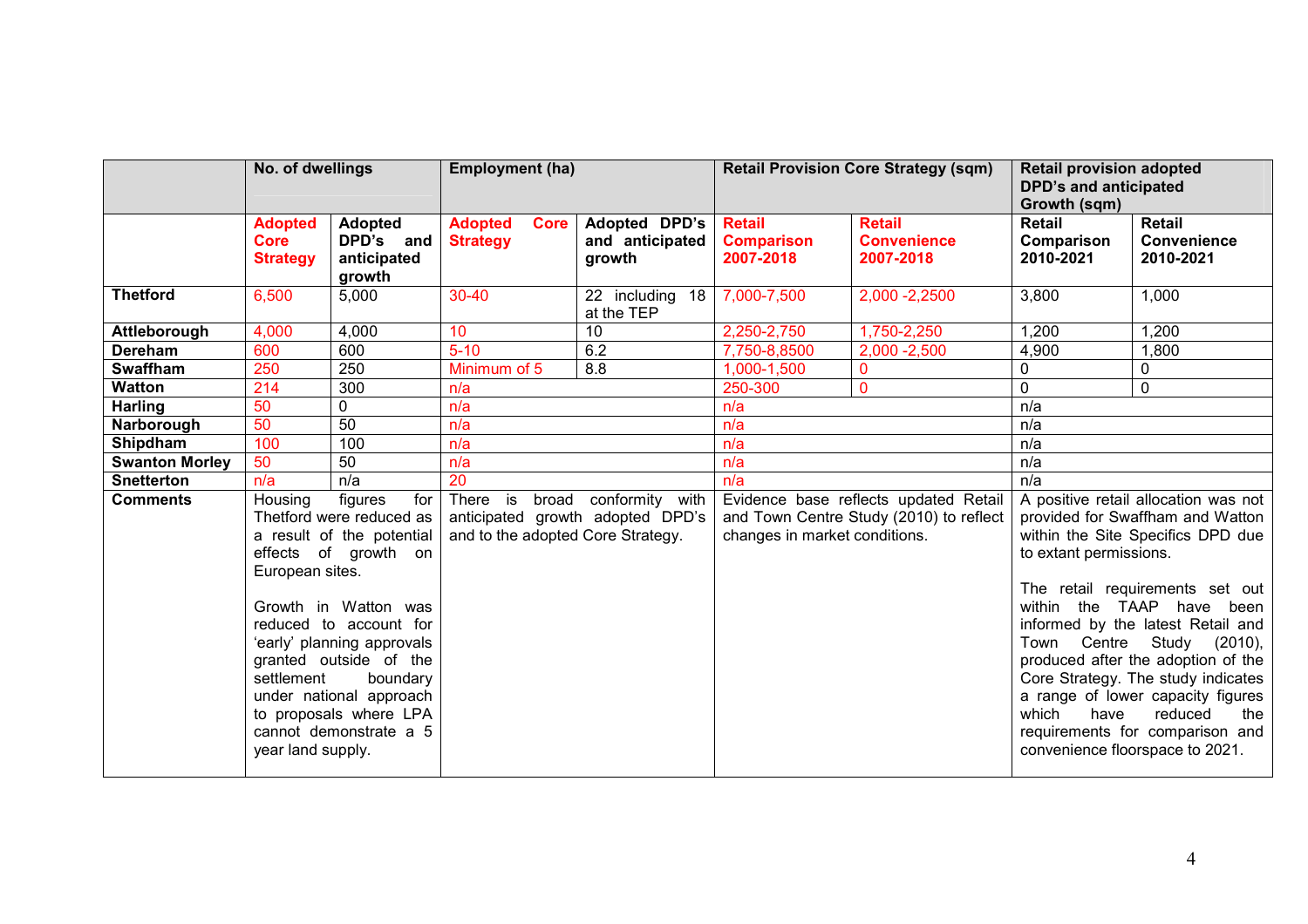| Harling did not include a |  |  |
|---------------------------|--|--|
|                           |  |  |
| housing allocation within |  |  |
| the Site Specifics DPD,   |  |  |
| due to 'early' planning   |  |  |
| applications which have   |  |  |
| met the full extent of    |  |  |
| Harling's<br>housing      |  |  |
| requirements as set out   |  |  |
| within the Core Strategy. |  |  |

Table 1 – Summary of growth proposals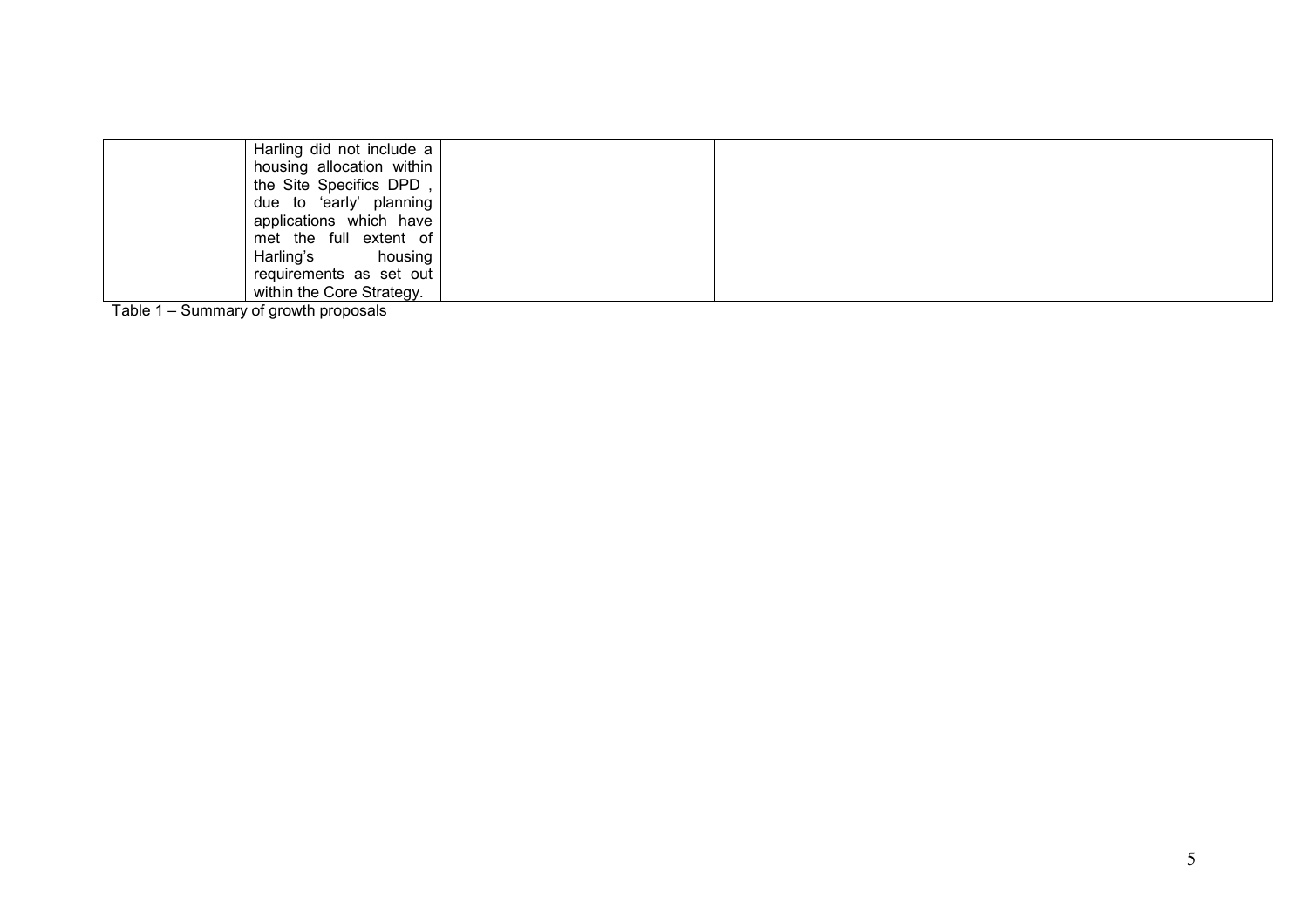# **3. Evidence Base**

Breckland Council has developed a range of evidence base sources that set out the need for infrastructure in the District. The key evidence documents are:

- Breckland Growth Infrastructure Study (2009) EDAW/ AECOM
- Water Cycle Study Stage 2 (2010) Scott-Wilson
- Breckland Integrated Delivery Document incorporating a local Investment Plan (2010) – Capita Symonds Ltd.

Key evidence relates to the District-wide Growth Infrastructure Study and the Breckland IDD, which seeks to locally prioritise infrastructure requirements.

#### **4. Infrastructure Requirements and Costs**

The funds generated by CIL are to be spent on infrastructure. The definition of Infrastructure for the purposes of CIL is set out at Section 216(2) of the Planning Act (2008) as amended. This is as follows:

#### Section 216: Application

(1) Subject to section 219(5), CIL regulations must require the authority that charges CIL to apply it, or cause it to be applied, to funding infrastructure.

(2) In subsection (1) "infrastructure" includes—

- roads and other transport facilities,
- flood defences.
- schools and other educational facilities,
- medical facilities.
- sporting and recreational facilities.
- open spaces, and
- affordable housing (being social housing within the meaning of Part 2 of the Housing and Regeneration Act 2008 (c. 17) and such other housing as CIL regulations may specify).

Regulation 59 of CIL Regulations (2010) as amended, allows for a Charging Authority to apply to CIL to funding of improvements, replacement, operation or maintenance of infrastructure to support the development of its area.

### **5. Summary of Infrastructure Costs and Funding Gap**

Table 2 provides a summary of identified infrastructure needs across Breckland to deliver the scale of growth planned for in the Council's current adopted Planning framework. The table includes proposed funding mechanisms. The full table can be seen at appendix XX.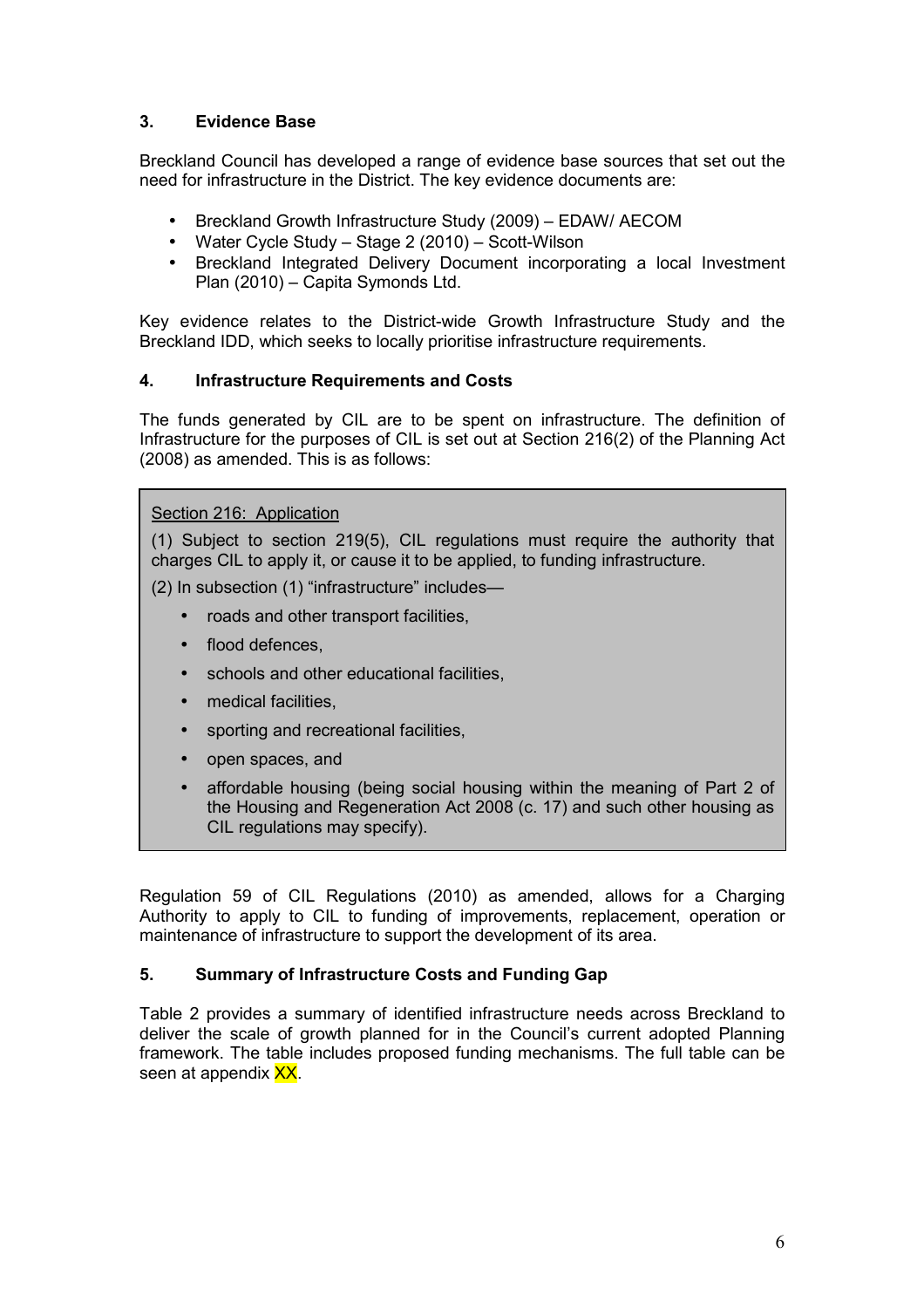| <b>Location</b>           | <b>Infrastructure</b><br><b>Type</b>            | <b>Total cost</b>        | <b>Committed</b><br><b>Public</b> | <b>Lead Agency</b> | CIL or S106  | Gap          |
|---------------------------|-------------------------------------------------|--------------------------|-----------------------------------|--------------------|--------------|--------------|
|                           |                                                 |                          | <b>Funding</b>                    |                    |              |              |
| Attleborough              | Education                                       | £33,457,008              |                                   | <b>NCC</b>         | S106         | £33,457,008  |
|                           | Transport                                       | £14,000,000 <sup>1</sup> |                                   | NCC/Highway        | S106 and CIL | £14,000,000  |
|                           | Healthcare                                      |                          |                                   | s Agency           |              |              |
|                           |                                                 | £3,000,000               | $\blacksquare$                    | <b>NHS Norfolk</b> | S106         | £3,000,000   |
|                           | Open Space & Play                               | £11,482,660              |                                   | <b>BDC/TC</b>      | S106         | £11,482,660  |
|                           | <b>Utilities</b>                                | £12,050,000              | E10,000,000                       | Anglian Water      |              | £2,050,000   |
| <b>Attleborough Total</b> |                                                 | £73,989,668              | £10,000,000                       |                    |              | £63,989,668  |
| Dereham                   | Transport                                       | £1,333,333               |                                   | <b>NCC</b>         | S106         | £1,333,333   |
|                           | Open Space & Play                               | £1,738,720               |                                   | <b>BDC/TC</b>      | S106         | £1,738,720   |
|                           | <b>Utilities</b>                                | £1,543,023               | £1,000,000                        | Anglian Water      | S106         | £543,023     |
|                           | Healthcare                                      | £450,000                 |                                   | <b>NHS Norfolk</b> | <b>CIL</b>   | £450,000     |
| <b>Dereham Total</b>      |                                                 | £5,065,076               | £1,000,000                        |                    |              | £4,065,076   |
| Swaffham                  | Healthcare                                      | £450,000                 |                                   | <b>NHS Norfolk</b> | <b>CIL</b>   | £450,000     |
|                           | <b>Utilities</b>                                | £500,000                 | £500,000                          | Anglian Water      |              |              |
| <b>Swaffham Total</b>     |                                                 | £950,000                 | £500,000                          |                    |              | £450,000     |
| <b>Thetford</b>           | Education                                       | £38,443,260              |                                   | <b>NCC</b>         | S106         | £38,443,260  |
|                           | Healthcare                                      | £4,464,000               |                                   | <b>NHS Norfolk</b> | S106         | £4,464,000   |
|                           | Open Space & Play                               | £11,866,660              | £105,000                          | <b>BDC/TC</b>      | S106         | £11,761,660  |
|                           | <b>Indoor Sport</b>                             | £2,326,395               |                                   | <b>BDC</b>         | S106         | £2,326,395   |
|                           | Transport                                       | £61,367,425 <sup>2</sup> | £3,525,000                        | NCC/Highway        | S106 and CIL | £57,842,425  |
|                           |                                                 |                          |                                   | s Agency           |              |              |
|                           | <b>Utilities</b>                                | £12,462,000              |                                   | <b>EDF Energy</b>  | S106         | £12,462,000  |
| <b>Thetford Total</b>     |                                                 | £130,929,740             | £3,630,000                        |                    |              | £127,299,740 |
|                           | Land for High<br>School expansion. <sup>3</sup> |                          |                                   | <b>NCC</b>         | S106         |              |

<sup>&</sup>lt;sup>1</sup> The transport cost is taken from the EDAW study. The Attleborough transport studies when complete will update these costs.<br><sup>2</sup> Includes an estimate for a new bridge over the railway of £15m.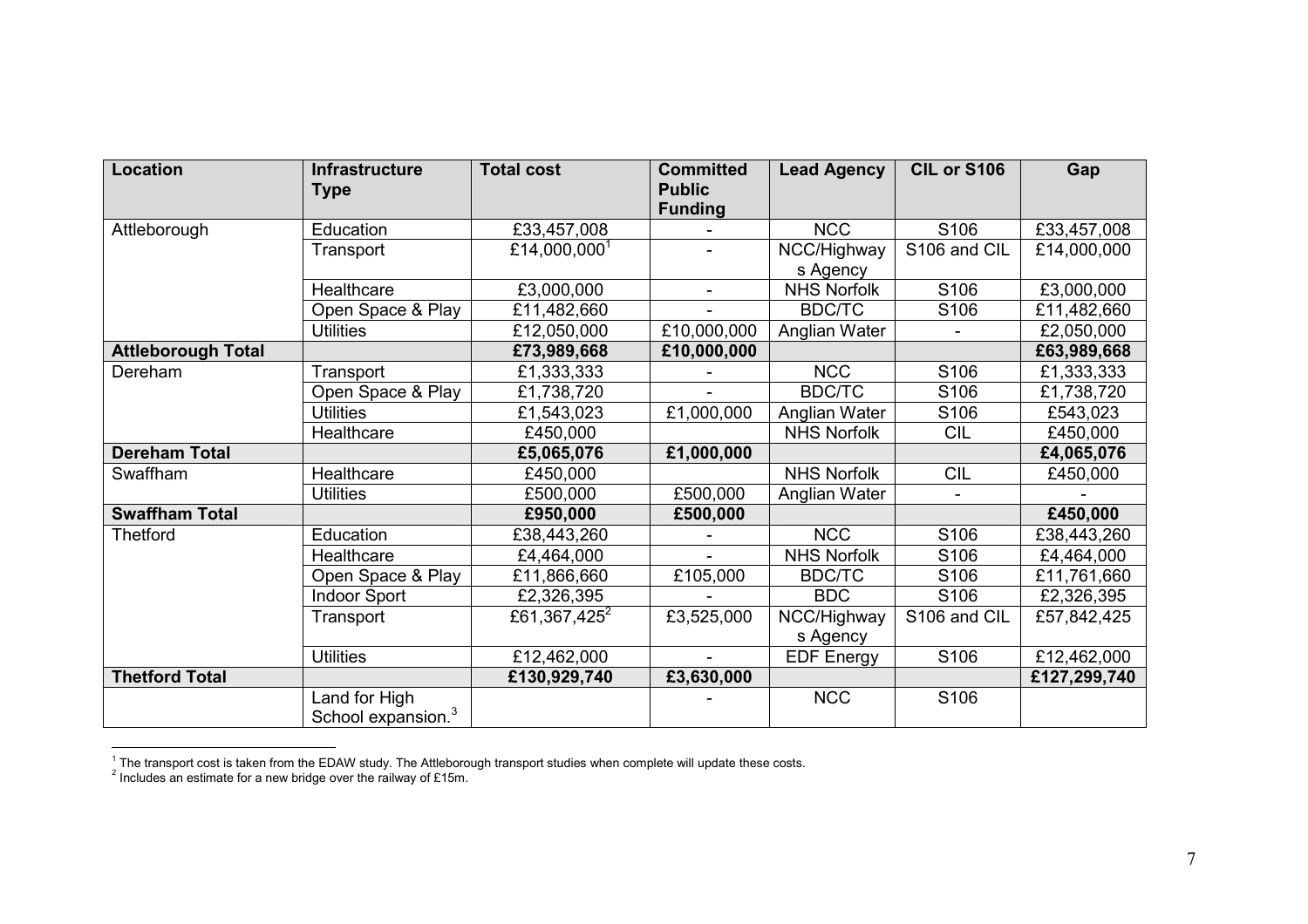|                               | Healthcare          | £450,000     |                          | <b>NHS Norfolk</b> | <b>CIL</b>       | £450,000     |
|-------------------------------|---------------------|--------------|--------------------------|--------------------|------------------|--------------|
|                               | Open Space          | £510,960     |                          | <b>BDC/TC</b>      | S <sub>106</sub> | £510,960     |
|                               | <b>Utilities</b>    | £88,000      | £88,000                  | Anglian Water      |                  |              |
| <b>Watton Total</b>           |                     | £1,048,960   | £88,000                  |                    |                  | £960,960     |
| Narborough                    | Open Space          | £30,000      |                          | <b>BDC/PC</b>      | S <sub>106</sub> | £30,000      |
| Shipdham                      | Open Space          | £160,000     |                          | <b>BDC/PC</b>      | S <sub>106</sub> | £160,000     |
|                               | Transport           | £14,500      |                          | <b>NCC</b>         | S278             | £14,500      |
| <b>Swanton Morley</b>         | Open Space          | £30,000      |                          | <b>BDC/PC</b>      | S106             | £30,000      |
|                               | Transport           | £200,000     | -                        | <b>NCC</b>         | S <sub>106</sub> | £200,000     |
| <b>LSC Total</b>              |                     | £434,500     |                          |                    |                  | £434,500     |
| <b>Rest of District</b>       | Community           | £291,017     |                          | <b>NCC</b>         | <b>CIL</b>       | £291,017     |
|                               | <b>Facilities</b>   |              |                          |                    |                  |              |
|                               | Education           | £7,550,000   | ۰                        | <b>NCC</b>         | <b>CIL</b>       | £7,550,000   |
|                               | Healthcare          | £8,600,000   | $\overline{\phantom{0}}$ | <b>NHS Norfolk</b> | <b>CIL</b>       | £8,600,000   |
|                               | <b>Indoor Sport</b> | £1,500,000   | ۰                        | <b>BDC</b>         | <b>CIL</b>       | £1,500,000   |
|                               | Transport           | £3,000,000   | ۰                        | <b>NCC</b>         | <b>CIL</b>       | £3,000,000   |
| <b>Rest of District Total</b> |                     | £20,941,017  |                          |                    |                  | £20,941,017  |
| <b>Breckland Total</b>        |                     | £233,358,961 | £15,218,000              |                    |                  | £218,140,961 |

Table 2 - Summary of infrastructure needs across Breckland

<sup>3</sup> Cost unknown.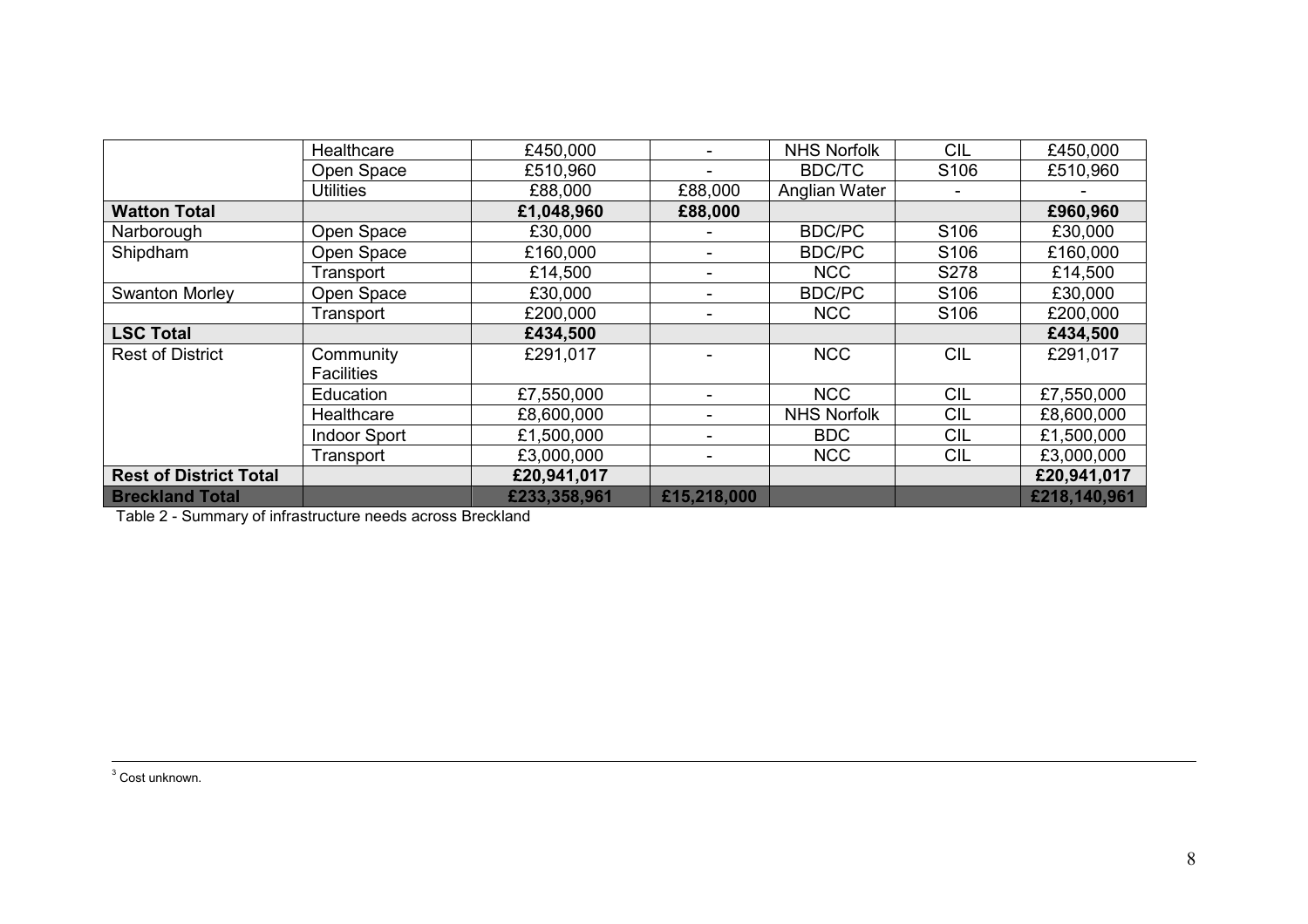# **6. Methodology**

The emerging CIL viability evidence report (produced by Capita Symonds 2013) suggests potential CIL rates for differing forms of development. Table 3 sets out a summary of the proposed rates.

| <b>Development</b>                                                                                     | Draft CIL Rate (£ per m2)                                                                                                                               |                                                                                                 |  |  |  |  |
|--------------------------------------------------------------------------------------------------------|---------------------------------------------------------------------------------------------------------------------------------------------------------|-------------------------------------------------------------------------------------------------|--|--|--|--|
| <b>Class</b>                                                                                           |                                                                                                                                                         |                                                                                                 |  |  |  |  |
| Residential (C3)                                                                                       | Residential Zone 1 -<br>Attleborough and rural<br>parishes (excluding those to<br>the west of Dereham, and to<br>the south west of the District.<br>£60 | Residential Zone 2 - Market<br>towns (excluding Attleborough)<br>and other rural parishes<br>£0 |  |  |  |  |
|                                                                                                        |                                                                                                                                                         |                                                                                                 |  |  |  |  |
| Employment (B1,<br>B1s, B2 and B8)                                                                     |                                                                                                                                                         | £0                                                                                              |  |  |  |  |
| Retail<br>(A1)<br>(outside defined<br>town centres, as<br>contained on the<br>adopted policies<br>map) |                                                                                                                                                         | £150                                                                                            |  |  |  |  |
| Retail (A3,A4 and<br>A5)                                                                               |                                                                                                                                                         | £0                                                                                              |  |  |  |  |
| Hotel                                                                                                  |                                                                                                                                                         | £140                                                                                            |  |  |  |  |
| Tourist<br>Accommodation                                                                               |                                                                                                                                                         | £30                                                                                             |  |  |  |  |
| Residential Care<br>Homes                                                                              |                                                                                                                                                         | £90                                                                                             |  |  |  |  |

Table 3 – Draft CIL rates summary

In order to provide further detail as to the amount of CIL that might be generated by the scale of development identified for the district appraisals of schemes have been carried out (included in section 9). The schemes that have been appraised to inform this paper relate to those allocated within the high value zone, and particularly are contained within the Site Specifics or windfall sites in the rural parishes. In order to establish a comparator value, (using information provided by Norfolk County Council for average planning obligation costs) a s106 rate has been calculated using a standardised charge of £6,563 per market dwelling.

### **7. Meaningful Proportion to Communities**

The CIL regulations include the requirement for a meaningful proportion of the income from CIL to be retained by the Town and Parish Council for the area where the development has occurred. The Department for Communities and Local Government announced on 10<sup>th</sup> January 2013 the percentage of CIL as the 'meaningful proportion' which Towns or Parish Councils would receive. In areas where there is an adopted Neighbourhood Plan, the Town or Parish Council will retain 25% of the total CIL receipts. In areas where there is no adopted Neighbourhood Plan, the Town or Parish council would be entitled to 15% of the CIL receipts. In this case the amount from CIL would be capped at a maximum of £100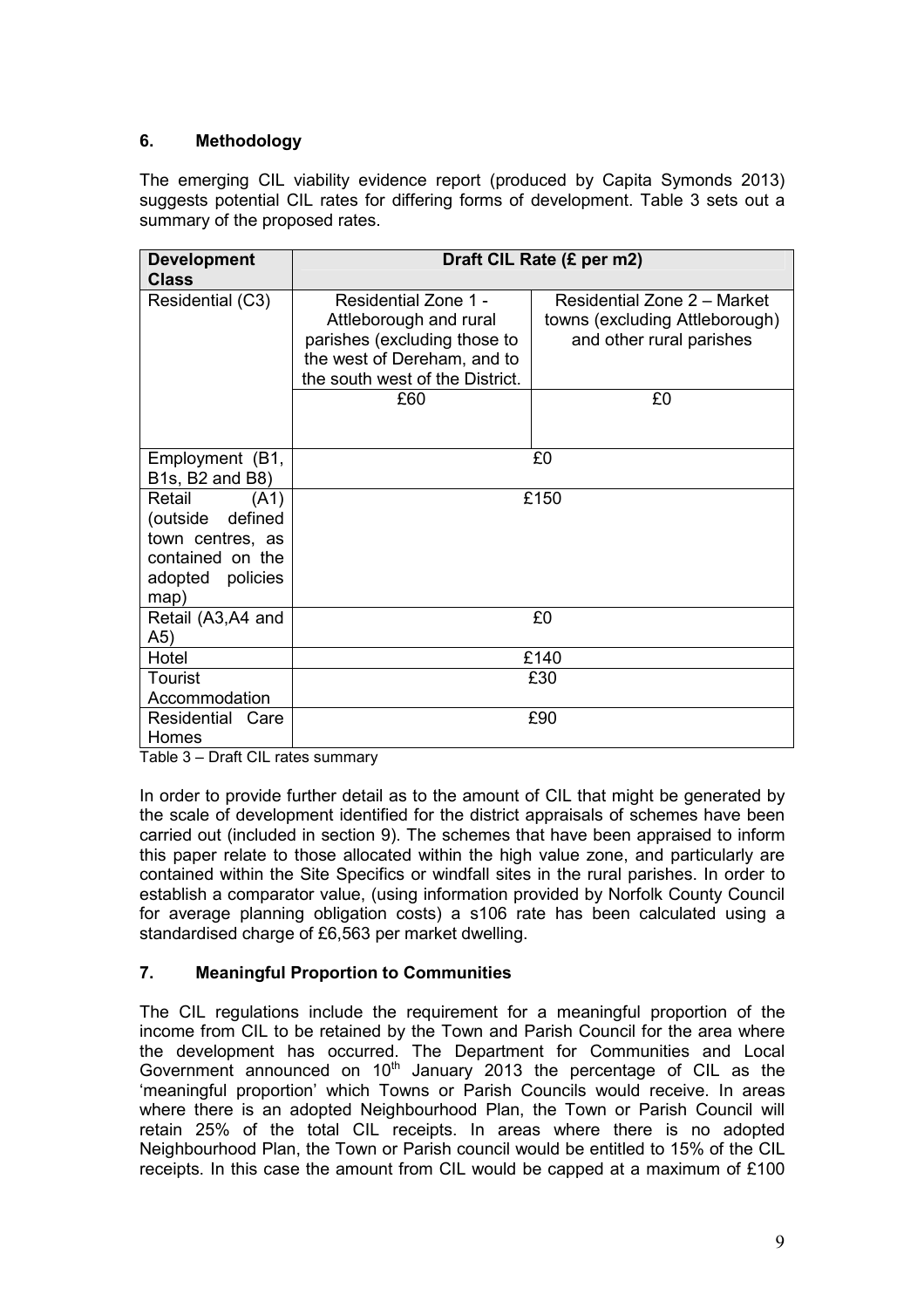per existing household. There is no maximum cap for areas with a Neighbourhood Plan.

Currently within Breckland there has not, at the time of producing this paper, been any formal request from a Town or Parish council to commence the development of a Neighbourhood Plan. As such, the following rates set out the level of meaningful proportion which would be applicable for the Town or Parish Council at 15% up to a maximum of £100 per existing dwelling.

### **8. Residential Income**

Using the proposed CIL rate as set out within the viability assessment, it is possible to consider potential revenue from the CIL charge for developments in the higher value zone. The proposed CIL rate as set out within the viability assessment is £60 per sqm. Developments such as the proposed urban extension within Attleborough have not been included as the developer contribution is likely to be in the form of a s106 agreement. This approach is in accordance within Regulation 55 of the CIL Regulations 2010, which allows for an exemption from CIL on viability grounds, subject to the applicant entering into a s106 agreement where the value of a planning obligation is greater than the amount that would be liable to paid as a result of CIL. Furthermore the cost of complying with the s106 agreement must be greater than the chargeable CIL rate. These developments are likely to have specific infrastructure costs associated with the site which are likely to be borne in isolation.

#### **9. Potential CIL Income – Worked Examples**

The following section compares some specific examples and establishes (at a very broad level), what the amount of CIL income would be if those proposals were to come forward after the Council implemented CIL at the current draft rate. The calculations have been carried out using average dwelling sizes and housing mixes as set out within Breckland's Strategic Housing Market Assessment. The potential CIL rate for these examples has been calculated to take account of the full affordable housing requirements, as set out within Policy DC4 Affordable Housing Principles of the Core Strategy.

#### **SH1: Shipdham - 85 houses**

Using the SHMA mix for house sizes the total size of the development for market housing would be **3,694 sqm.** Therefore based on £60 per m2, the total CIL income would be **£221,640**. By comparison, Norfolk County Council currently seek to negotiate s106 agreements at an approximate rate of £6,563 per market dwelling, which would create a total obligation of £331,714.

Shipdham does not currently have a Neighbourhood Plan. The 'meaningful proportion' of the CIL income which would be available for Shipdham Parish Council based on the above would be £33,246. If the Parish had produced a Neighbourhood Plan, the amount available to them as a proportion of the CIL charge would be £55,410.

#### **NAR1: Narborough and SM1: Swanton Morley 50 houses**

Both sites NAR1 in Narborough and SM1 in Swanton Morley have been allocated for 50 dwellings through the Site Specifics Policies and Proposals DPD. The total size of the market dwellings on these sites, using the standard dwelling mix and size, would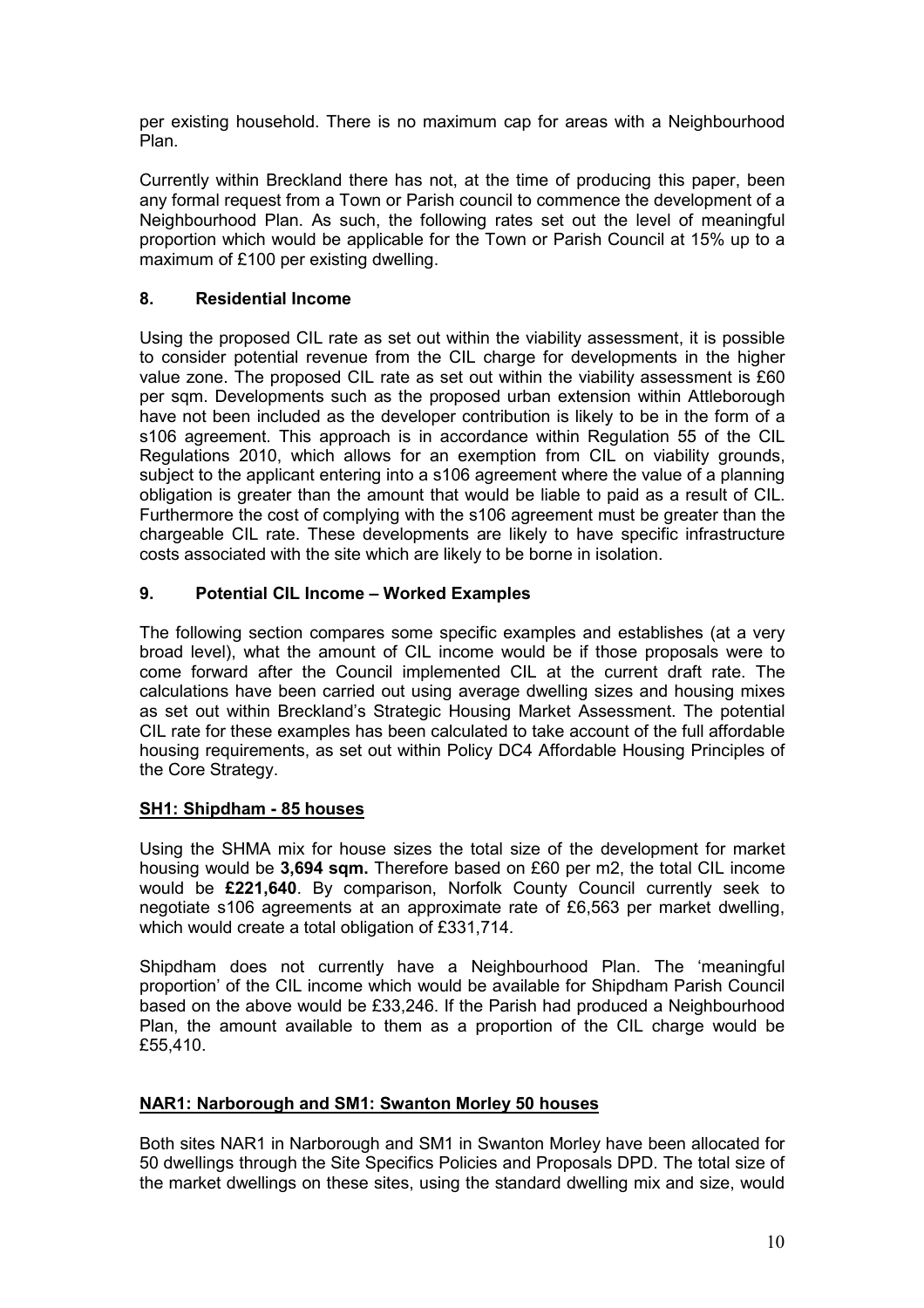be **2,730 sqm.** Therefore the potential CIL income would be **£163,800** for each of the development sites**.** This is compared to an equivalent scheme entering into a s106 obligation of £196,890.

The 'meaningful proportion' of CIL which would be available to either Narborough or Swanton Morley parish councils would be 15% of the total CIL rate (capped at a maximum of £100 per existing dwelling), as neither parish has a neighbourhood plan. The meaningful proportion that would be generated by these developments for the parishes equates to £24,570.

### **Rural Windfall Housing Schemes**

During the financial year 2011/12, 81 new market dwellings were completed in rural parishes within the higher value residential zone as defined within the viability assessment. Table 4 illustrates the breakdown of these dwellings as follows:

| <b>House Type</b> | <b>Number</b><br>completed | Average dwelling<br>size (m2) | Total (m2) |
|-------------------|----------------------------|-------------------------------|------------|
| bedroom           |                            | 52                            | 52         |
| 2 bedroom         | 18                         | 75                            | 1350       |
| 3 bedroom         | 29.                        | 95                            | 2755       |
| 4+ bedroom        | 33                         | 115                           | 3795       |

Table 4 – Summary of housing windfall

Using the average dwelling size (m2) listed in Table 4 above for these dwellings (which has been informed by Breckland's SHMA), the total developed floorspace of the market dwellings would be **7,952m2**. Using a proposed CIL rate of £60 per sqm (assuming all units are net new-build), this would result in a CIL income of **£477,174 per annum**. If it is assumed that the rural parishes in the higher value zone, will continue to see new development equivalent to the rates development in 2011/12, over the remaining 13 years of the plan period this could equate to a total CIL receipt of **£6,203,262**

Without the adoption of CIL in the District, the majority of rural windfall sites fall below existing S106 thresholds and as such, would not be able to contribute to infrastructure provision through such agreements. Therefore, as can be seen above, with a relatively modest CIL rate there will still be an additional level of funding that can be secured for infrastructure provision under CIL that would not have been captured otherwise.

#### **10. Potential Income from Commercial Development**

The Viability Assessment demonstrates that there is no surplus available for CIL on B-Class Developments (as defined within the Use Class Order) and therefore Breckland is unable to charge CIL on commercial developments. This scenario is not uncommon given the current economic climate. However, the scale of development that could have sought CIL for commercial funding equates to a total of 42,796 sqm when considering permissions granted for net new commercial floorspace (combined B1, B2 & B8) since the 1<sup>st</sup> January 2009. This figure does not include the 39,960sqm at Snetterton Heath for the erection of a hotel, conference facilities, offices, engineering/light industrial units for racing as this was submitted as an outline application.

In terms of future existing undeveloped employment land (which includes allocations through the Site Specific Policies and Proposals DPD, TAAP (including the Thetford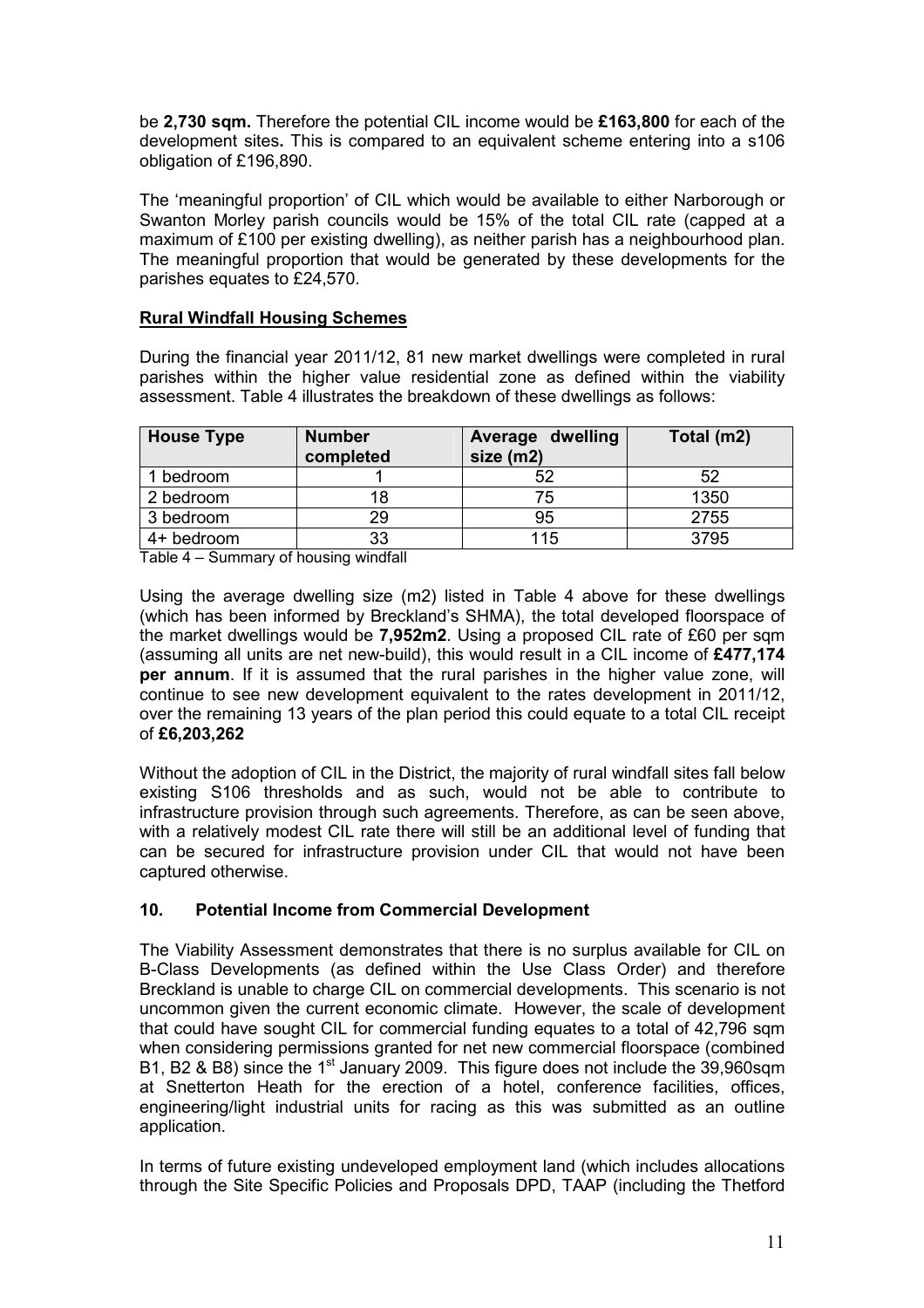Enterprise Park) and approximate allocations within Attleborough) there is 101 ha available/proposed employment land to be taken up over the remainder of the plan period, to 2026. As a working example, taking the 22 ha of employment land proposed in the Thetford SUE, when applying a ratio of  $0.4<sup>4</sup>$  as an approximate figure, Thetford will not be charging CIL for 8.8ha of future employing land.

# **11. Retail**

The preliminary draft charging schedule incorporates a CIL rate of £150 per sqm on A1 use classes in out of centre locations. In town centre locations the preliminary draft charging schedule sets a CIL rate of £0 per sqm. The Retail and Town Centre Study (2010) recommended up to 11,600 sqm (net) comparison goods and 4,000 sqm (net) convenience goods floorspace to 2026, which gives a total of 15,600m2. Therefore, utilising a CIL rate for retail development of £150 per sqm could yield a potential CIL income of £2,340,000, if the sites come forward outside of the designated town centres. The table below quantifies the CIL rate and potential yield in relation to each market town.

| <b>Town</b>  | $m$ (net)                               | <b>Additional Retail Sales Floor Space sq</b> | <b>Total</b><br><b>Floor Area</b> | <b>CIL</b><br>rate<br>based on |        |            |
|--------------|-----------------------------------------|-----------------------------------------------|-----------------------------------|--------------------------------|--------|------------|
|              | <b>Convenience</b><br><b>Comparison</b> |                                               | sq m (net)                        | £150m2)                        |        |            |
|              | $2010 -$                                | 2016-                                         | $2010 -$                          | 2016-                          |        |            |
|              | 2016                                    | 2021                                          | 2016                              | 2021                           |        |            |
| Thetford     |                                         | 3,800                                         | 300                               | 700                            | 4,800  | £720,000   |
| Dereham      | 1,700                                   | 3,200                                         | 1,700                             | 100                            | 6,700  | £1,005,000 |
| Attleborough | 600                                     | 600                                           | 1,100                             | 100                            | 2,400  | £360,000   |
| Swaffham     | 300                                     | 400                                           |                                   | -                              | 700    | £105,000   |
| Watton       | 500                                     | 500                                           |                                   | -                              | 1000   | £150,000   |
| <b>Total</b> | 3,100                                   | 8,500                                         | 3,100                             | 900                            | 15,600 | £2,340,000 |

Table 5 – Summary of Retail Floorspace Proposals

It is worth noting that the National Planning Policy Framework contains a town centre first approach. The NPPF requires a requirement for a sequential test to be applied to planning applications for town centre uses that are not located within the designated town centre.

Turning to other 'A Class' Uses (A2 - A5), the viability appraisals do not demonstrate sufficient viability to support CIL, and as such, a rate of £0 should be applied to these uses.

### **12. Hotel Accommodation**

 $\overline{a}$ 

In terms of hotel accommodation, Breckland District does not generate a significant number of hotel developments, however there have been two large schemes approved in the District since 2006. The viability appraisals reveal that hotel type development could support a CIL rate of between £140 to £270 per sqm based on a typical "chain hotel" example. The total size of the development to provide a restaurant and hotel accommodation along the A11 corridor near Snetterton equates

<sup>&</sup>lt;sup>4</sup> Greater Norwich Development Partnership - Greater Norwich Employment Growth and Sites & Premises Study, 2008 (plot ratios will vary in practice according to the spatial distribution and context of development, however, this is to provide an example/estimate of what the area could yield)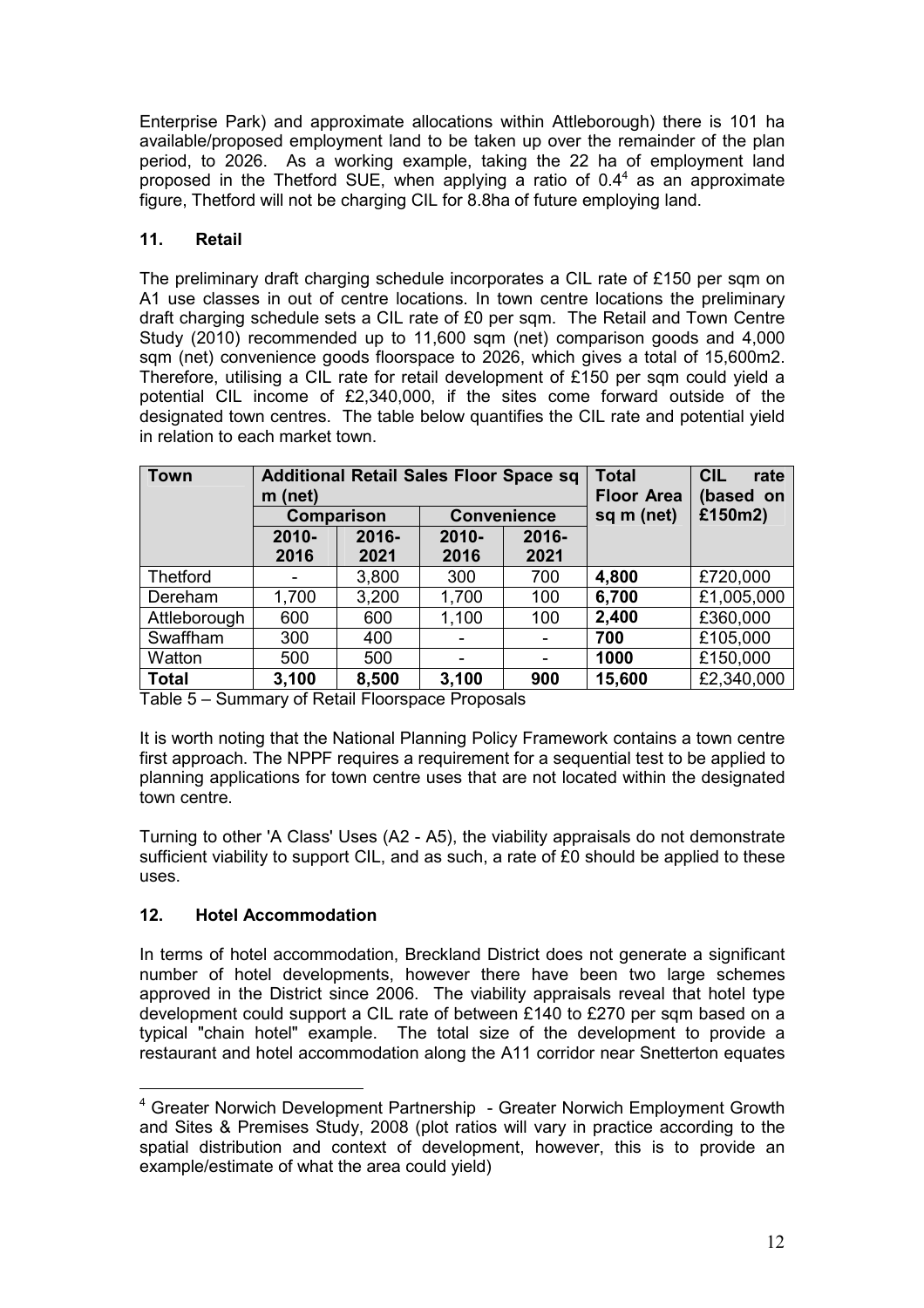to 2,800 sq m which would yield a potential CIL income of between £392,000 (based on £140 per m2) and £756,000 (based on £270 per m2) when implemented. The Premier Inn in Thetford which was granted planning permission in 2007 and completed soon thereafter, with a gain of 2,200 sq m and would have yielded a potential CIL income of between £308,000 and £594,000.

# **13. Tourism Accommodation**

The viability analysis reveals that whilst holiday accommodation is viable and could support CIL, this would be at a level that could be considered to be so low (assessment shows £6.71 per sqm) that it may not be appropriate, on the balance of general viability, to charge for this development type. However, if the Council were to propose a rate for holiday accommodation then a figure of between £5 to £40 per sqm could be levied. However, a successful balance could be considered around £30 per sqm.

Breckland commenced monitoring tourism development/holiday accommodation from 2009. For the most part, applications that have gained planning consent are predominantly conversion of, or a change of use to, which would not normally be liable for CIL. However, an application for 22 lodges in Saham Toney for a mixture of 2, 3 and 4 bed units was approved in May 2010. This type of development could yield a CIL rate of the following:

| No. of bedrooms | <b>No. of Units</b> | size<br>Average<br>(m2) | Total (m2) |
|-----------------|---------------------|-------------------------|------------|
|                 |                     | 112                     | 224        |
|                 | 15                  | 144                     | 2,160      |
|                 | ∽                   | 225                     | 1,125      |

Table 5 – Summary of holiday unit floorspace

Using the average dwelling size (m2) listed in Table 5 above for these holiday units, the total developed floorspace of the units would be **3,509 m2**. Using a proposed CIL rate of £30 per sqm this would result in a CIL income of **£105,270.**

### **14. Residential care/nursing home developments**

The appraisals also reveal that residential care/ nursing home developments could support a CIL rate of around £90 per sqm. Over the last few years a number of care homes and been permitted within the District. A retirement village comprising of a care home and 13 assisted living units was granted planning approval in Swaffham in 2012. The care home itself comprises of a total of 2,028 sq m which would yield a potential CIL income of **£182,520.** Furthermore, an application for the development of eight homes with care units including communal space was approved in Shipdham in 2012. The total quantum of floorspace approximates to 587 sq m which offers the opportunity to yield a potential CIL income of **£17,610.** 

### **15. Administration costs**

Regulation 61 of the CIL regulations 2010 allows Charging Authorities to utilise up to 5% of CIL receipts to cover administration costs (based on the income received during previous financial year).